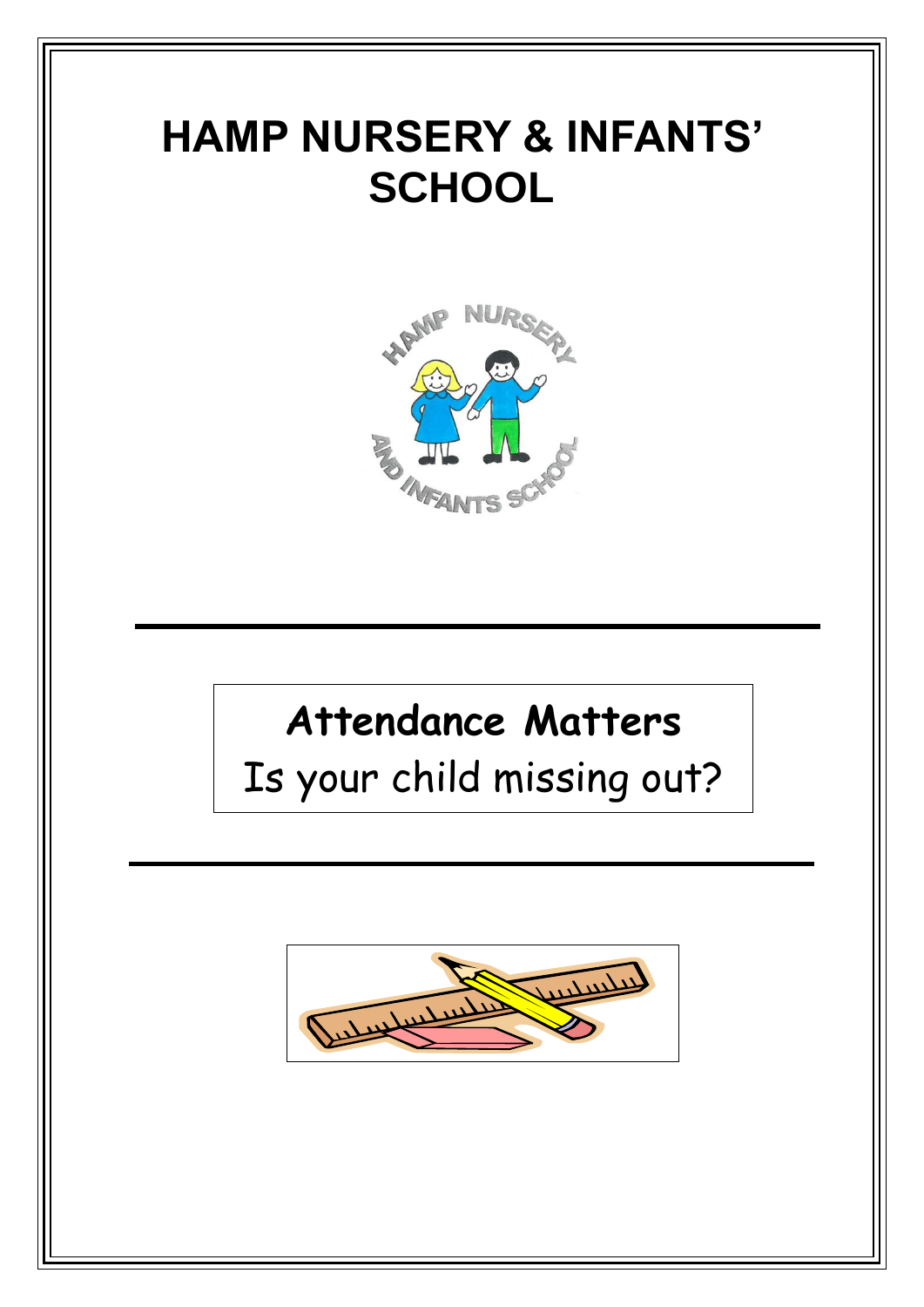# **The Importance of Regular A ttendance**

Children need to attend school regularly to fully benefit from their education.

Missing out on lessons leaves children vulnerable to falling behind. Children with poor attendance tend to achieve less in school.

| Above 97% attendance | Excellent attendance! Children in this<br>group will almost certainly achieve the<br>best they can, and are in the habit of<br>attending school regularly, which will<br>help their future transition to Junior<br>and Secondary schools. |
|----------------------|-------------------------------------------------------------------------------------------------------------------------------------------------------------------------------------------------------------------------------------------|
| 95% attendance       | Children in this group are likely to<br>achieve the best they can, and are<br>forming the habit of attending school<br>regularly.                                                                                                         |
| 90% attendance       | Children in this group are missing a<br>month of school per year, and it will be<br>difficult for them to achieve their best.                                                                                                             |
| 85% attendance       | Children in this group are missing almost<br>six weeks of school per year and it will<br>be almost impossible for them to keep<br>up with work.                                                                                           |

The Government expects schools to promote good attendance and reduce absence, and expects parents to ensure their children attend school regularly, and on time.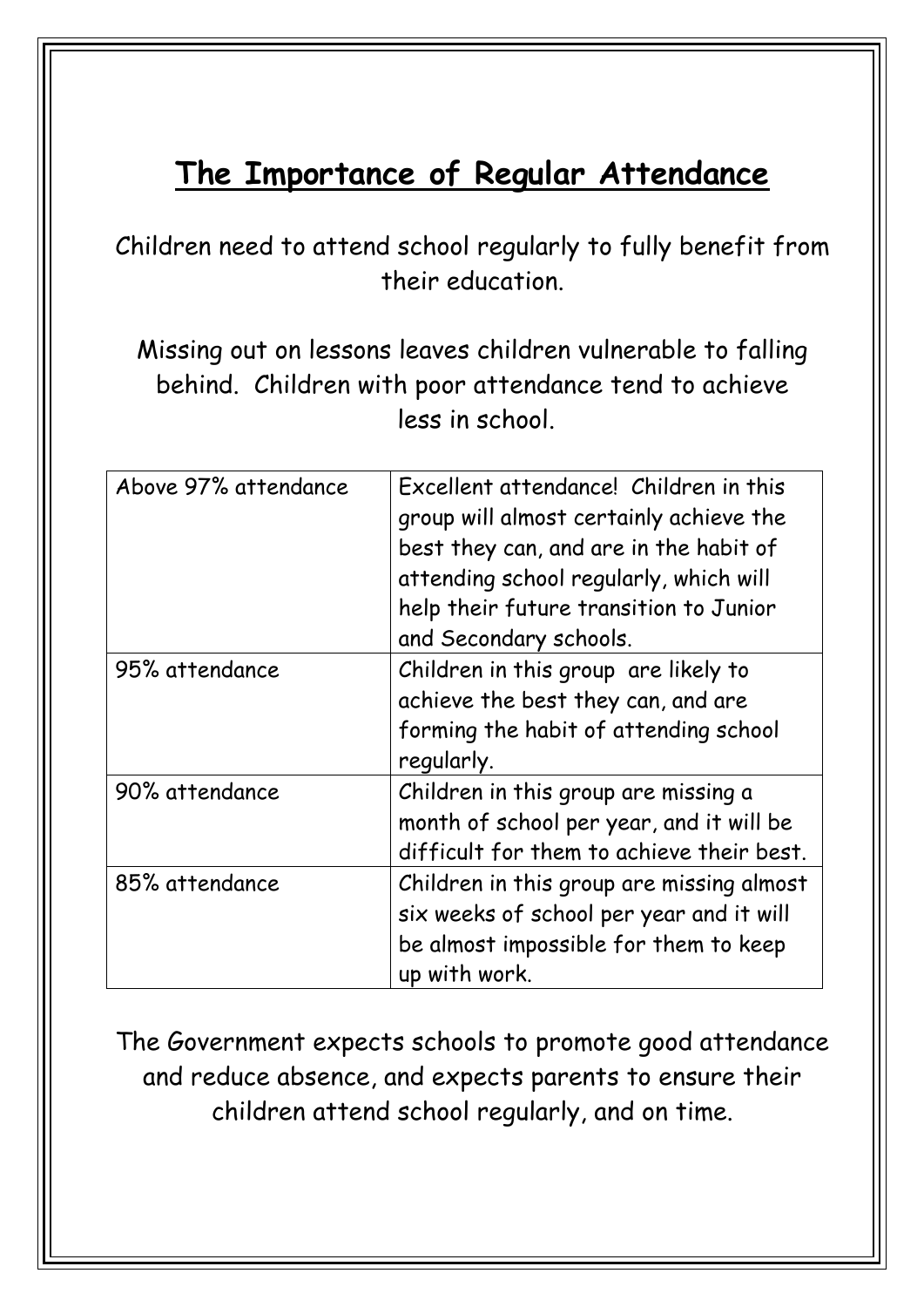## **Arriving at School in the Morning: Soft Start**

Whilst the official school day begins at 8.45 am, children can come into school from 8.30 am – they will be collected from the playground as normal. We hope that one of the benefits of this will be a reduction in the number of children arriving late for school.

### **When Attendance Becomes a Cause for Concern**

We monitor attendance and meet regularly with our Education Welfare Officer to discuss any children whose attendance is causing concern.

We contact parents/carers to register our concern, and if no improvement is seen, our Education Welfare Officer will consider whether further action is appropriate.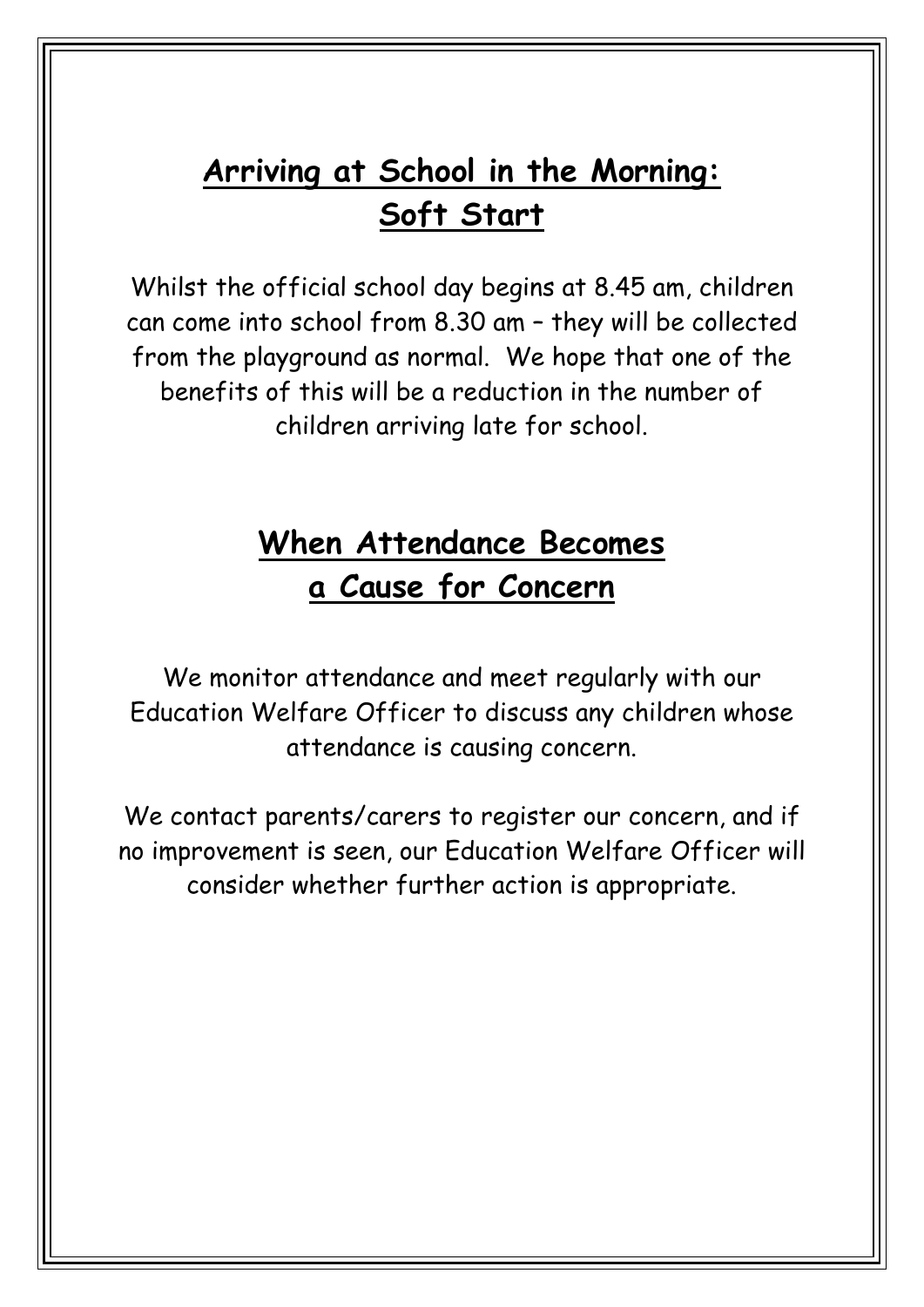### Holidays During Term Time

Under recent amendments to regulations, we are only permitted to authorise leave of absence during term time in exceptional circumstances. Holiday request forms are available from the school office.

Parents/carers need to apply for holiday absence before going on holiday and to explain the specific circumstances for consideration by the Headteacher. In line with the other schools on the Hamp campus, i.e. Hamp Academy and Robert Blake Science College, parents/carers taking their children out of school for an unauthorised holiday may be issued with a penalty warning or a fine.

> For further information, please see [www.legislation.gov.uk](http://www.legislation.gov.uk/) – The Education (Pupil Registration) (England) Regulations 2006 The Education (Pupil Registration) (England) (Amendment) Regulations 2010, 2011 and 2013

Taking a child on holiday in term time interrupts the learning of the whole class as teachers have to spend time helping children catch up when they return. Schools are open for 190 days which leaves 175 days of the year for holidays.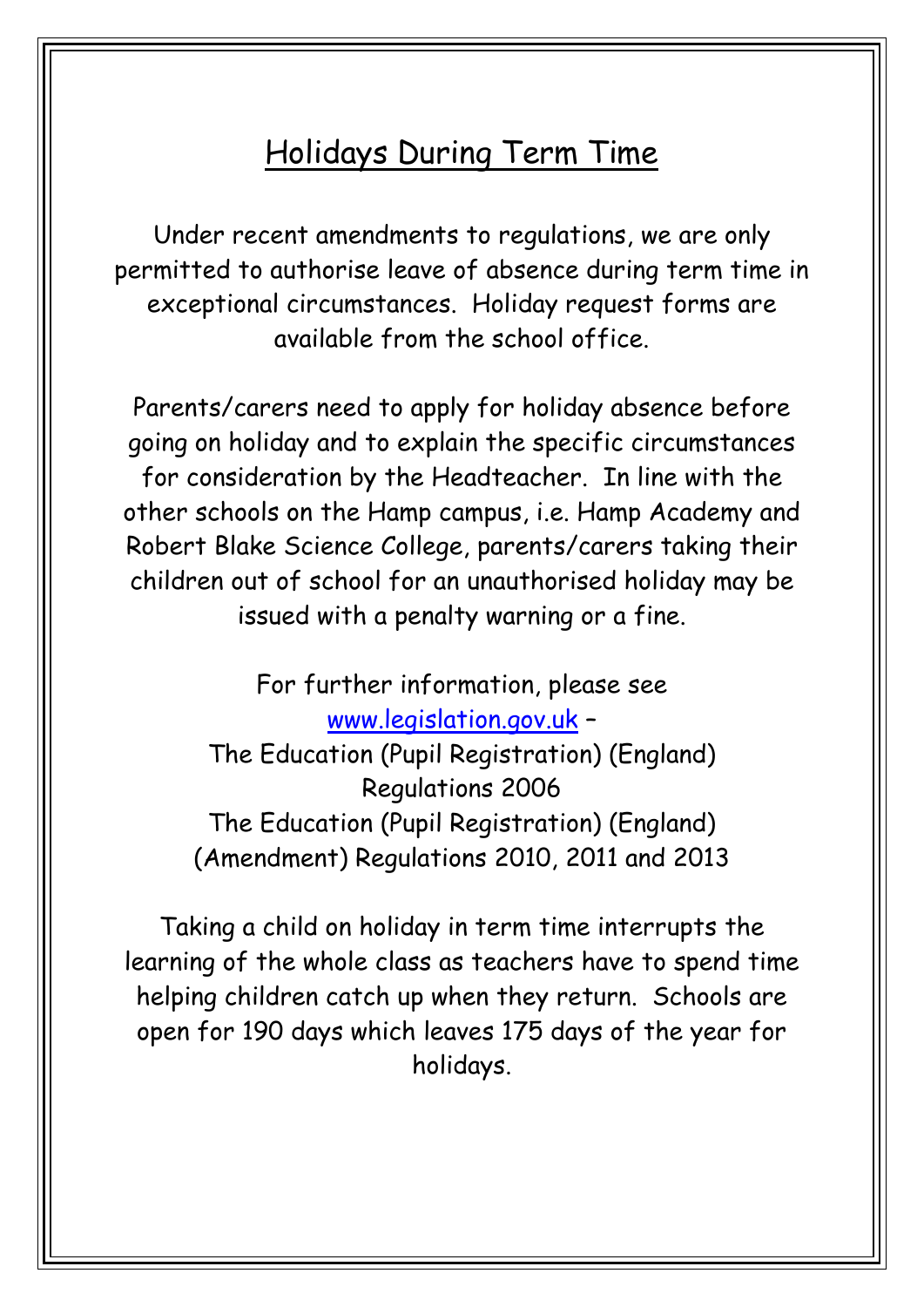### Reporting Absences

#### **Please remember it is your responsibility to contact us if your child is unable to attend school.**

When the absence is likely to be lengthy, please notify the school as soon as possible so that arrangements can be made for work at home to be provided if this is appropriate.

#### Please do your best to arrange medical appointments out of school hours.

If you do have to collect your child during the day for an appointment, please ensure we are advised in advance, and that depending on timing, your child attends school both before and after the appointment.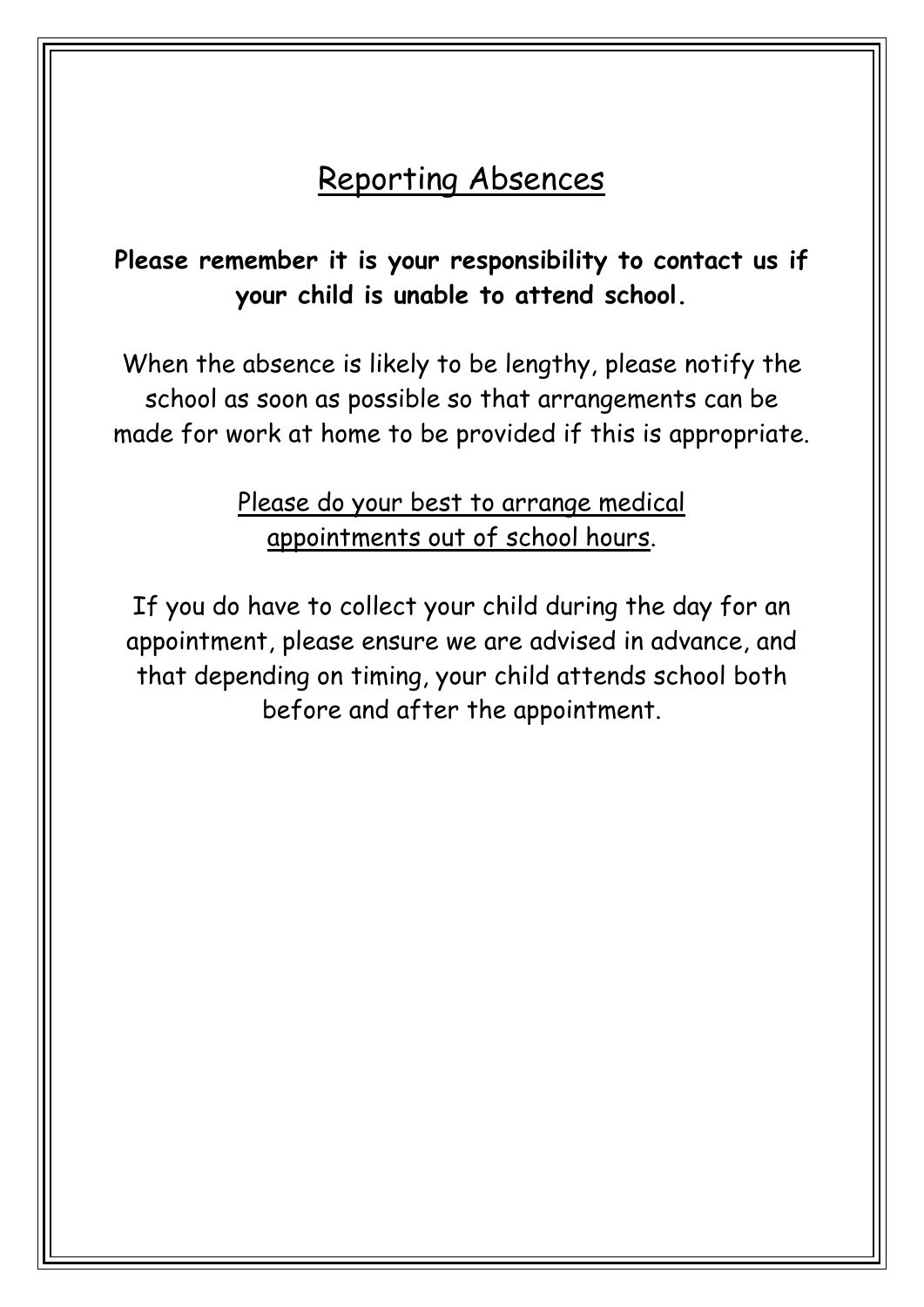## **If your child is missing school without a good reason, the school and local council can use various legal powers:**

Parenting Order

(as part of which parents/carers have to attend parenting classes)

Education Supervision Order

(where a supervisor will be appointed to help you get your child into education)

School Attendance Order

(if the local council thinks your child is not receiving an education)

Penalty Notice

(the penalty is £60, rising to £120 if paid after 21 days but within 28 days. If you do not pay the fine you may be prosecuted)

Prosecution

(you could receive a fine of up to £2500, a community order, or a jail sentence of up to three months)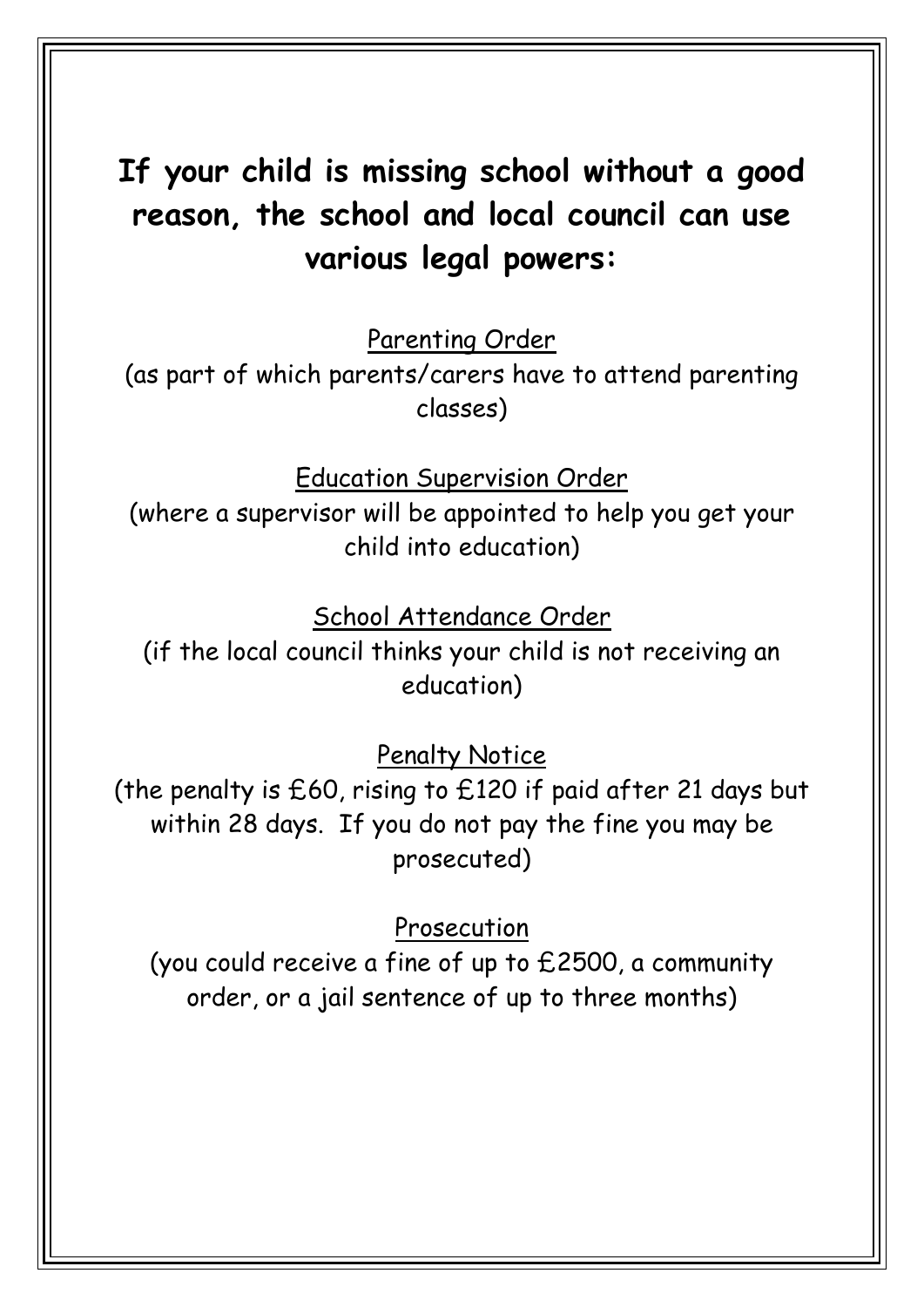If you are having difficulties with your child's school attendance, please speak to the class teacher or our Home School Liaison Worker, Mrs Jo Newcombe.